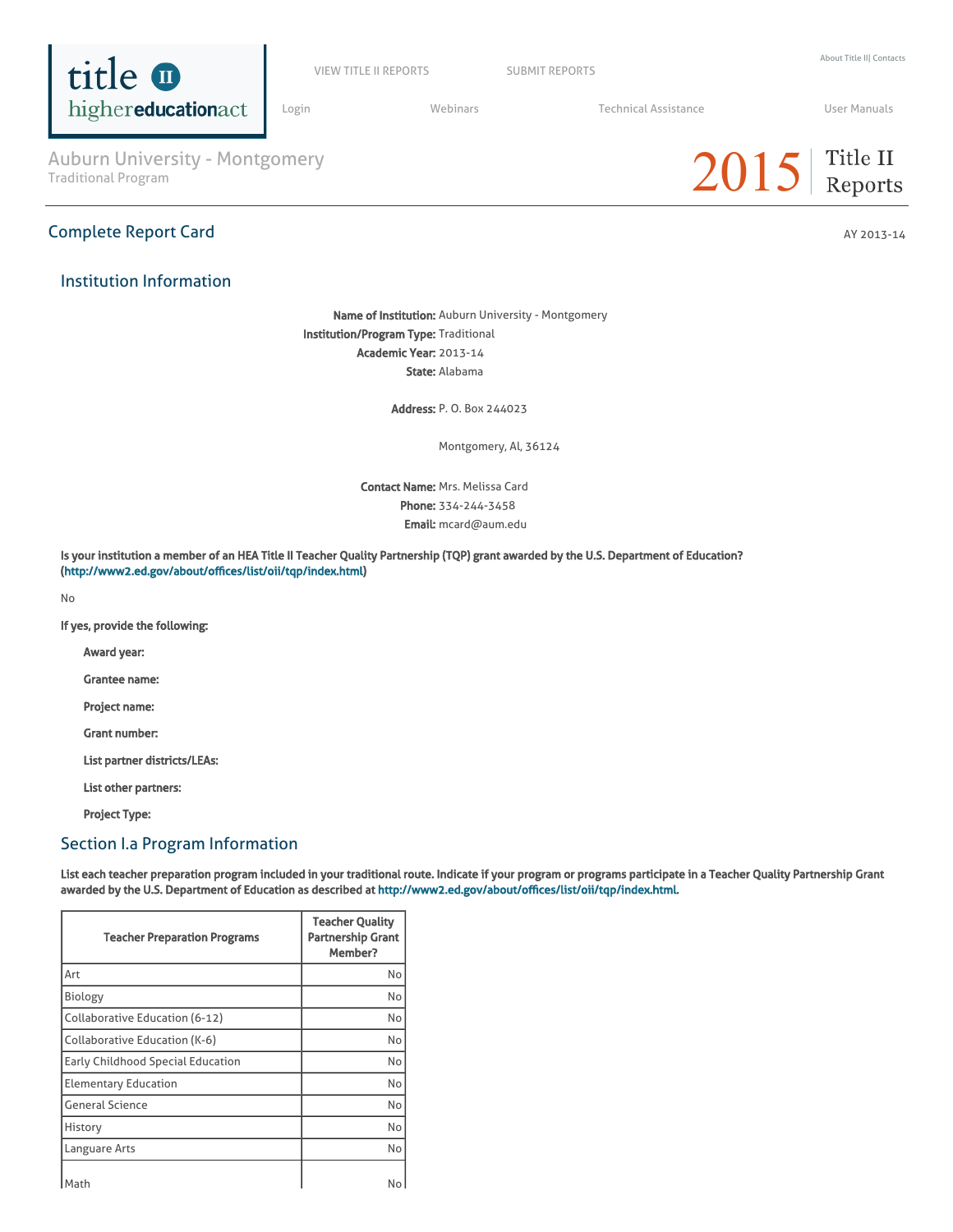| Total number of teacher preparation programs: 12 |  |
|--------------------------------------------------|--|
| Social Science                                   |  |
| <b>Physical Education</b>                        |  |
|                                                  |  |

# Section I.b Admissions

Indicate when students are formally admitted into your initial teacher certification program: Sophomore year Junior year

Does your initial teacher certification program conditionally admit students? No

Provide a link to your website where additional information about admissions requirements can be found: http://www.aum.edu/admissions/admissions-requirements

Please provide any additional comments about or exceptions to the admissions information provided above:

# Section I.b Undergraduate Requirements

Please provide the following information about your teacher preparation program's entry and exit requirements. [\(§205\(a\)\(1\)\(C\)\(i\)](http://frwebgate.access.gpo.gov/cgi-bin/getdoc.cgi?dbname=110_cong_public_laws&docid=f:publ315.110.pdf))

Are there initial teacher certification programs at the undergraduate level?

Yes

If yes, for each element listed below, indicate if it is required for admission into or exit from any of your teacher preparation program(s) at the Undergraduate level.

| <b>Element</b>                                                          | Required for Entry Required for Exit |     |
|-------------------------------------------------------------------------|--------------------------------------|-----|
| Transcript                                                              | Yes                                  | Yes |
| Fingerprint check                                                       | Yes                                  | Yes |
| Background check                                                        | Yes                                  | Yes |
| Minimum number of courses/credits/semester hours completed              | Yes                                  | Yes |
| Minimum GPA                                                             | Yes                                  | Yes |
| Minimum GPA in content area coursework                                  | Yes                                  | Yes |
| Minimum GPA in professional education coursework                        | Yes                                  | Yes |
| Minimum ACT score                                                       | No                                   | No  |
| Minimum SAT score                                                       | No                                   | No  |
| Minimum basic skills test score                                         | Yes                                  | Yes |
| Subject area/academic content test or other subject matter verification | No                                   | Yes |
| Recommendation(s)                                                       | No                                   | No  |
| Essay or personal statement                                             | No                                   | No  |
| Interview                                                               | Yes                                  | No  |
| Otherpersonality test                                                   | Yes                                  | No  |

What is the minimum GPA required for admission into the program?

2.5

What was the median GPA of individuals accepted into the program in academic year 2013-14

2.93

What is the minimum GPA required for completing the program?

2.5

What was the median GPA of individuals completing the program in academic year 2013-14

3.2

Please provide any additional comments about the information provided above:

# Section I.b Postgraduate Requirements

Please provide the following information about your teacher preparation program's entry and exit requirements. [\(§205\(a\)\(1\)\(C\)\(i\)](http://frwebgate.access.gpo.gov/cgi-bin/getdoc.cgi?dbname=110_cong_public_laws&docid=f:publ315.110.pdf))

Are there initial teacher certification programs at the postgraduate level?

No

If yes, for each element listed below, indicate if it is required for admission into or exit from any of your teacher preparation program(s) at the Postgraduate level.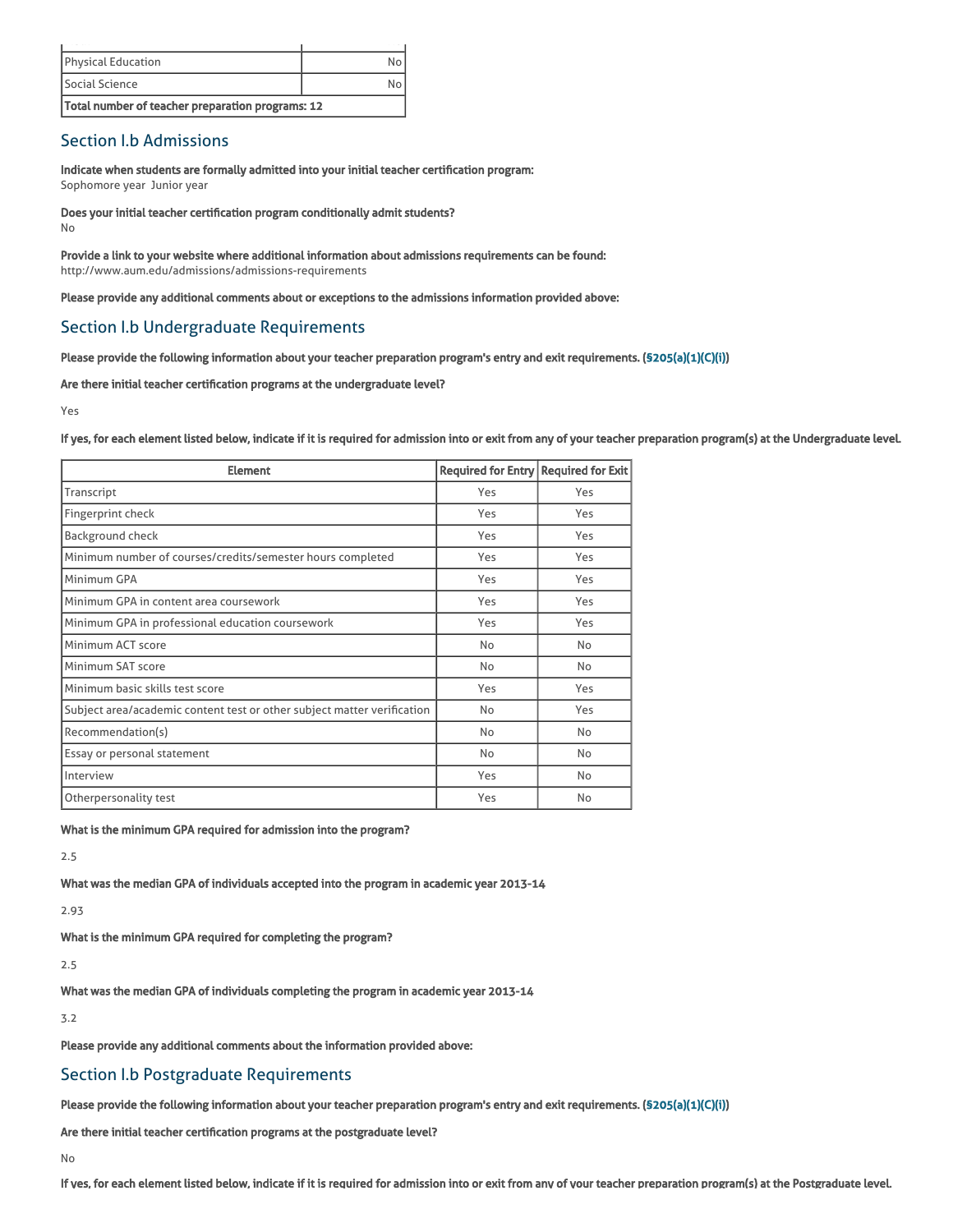| <b>Element</b>                                                          | <b>Required for Entry</b> | <b>Required for Exit</b> |
|-------------------------------------------------------------------------|---------------------------|--------------------------|
| Transcript                                                              | Data not reported         | Data not reported        |
| Fingerprint check                                                       | Data not reported         | Data not reported        |
| <b>Background check</b>                                                 | Data not reported         | Data not reported        |
| Minimum number of courses/credits/semester hours completed              | Data not reported         | Data not reported        |
| Minimum GPA                                                             | Data not reported         | Data not reported        |
| Minimum GPA in content area coursework                                  | Data not reported         | Data not reported        |
| Minimum GPA in professional education coursework                        | Data not reported         | Data not reported        |
| Minimum ACT score                                                       | Data not reported         | Data not reported        |
| Minimum SAT score                                                       | Data not reported         | Data not reported        |
| Minimum basic skills test score                                         | Data not reported         | Data not reported        |
| Subject area/academic content test or other subject matter verification | Data not reported         | Data not reported        |
| Recommendation(s)                                                       | Data not reported         | Data not reported        |
| Essay or personal statement                                             | Data not reported         | Data not reported        |
| Interview                                                               | Data not reported         | Data not reported        |
| Other                                                                   | Data not reported         | Data not reported        |

What is the minimum GPA required for admission into the program?

What was the median GPA of individuals accepted into the program in academic year 2013-14

What is the minimum GPA required for completing the program?

What was the median GPA of individuals completing the program in academic year 2013-14

Please provide any additional comments about the information provided above:

# Section I.c Enrollment

Provide the number of students in the teacher preparation program in the following categories. Note that you must report on the number of students by ethnicity and race separately. Individuals who are non-Hispanic/Latino will be reported in one of the race categories. Also note that individuals can belong to one or more racial groups, so the sum of the members of each racial category may not necessarily add up to the total number of students enrolled.

If yes, for each element listed below, indicate if it is required for admission into or exit from any of your teacher preparation program(s) at the Postgraduate level.

For the purpose of Title II reporting, an enrolled student is defined as a student who has been admitted to a teacher preparation program, but who has not completed the program during the academic year being reported. An individual who completed the program during the academic year being reported is counted as a program completer and not an enrolled student.

[Additional](https://title2.ed.gov/Public/TA/Race_ethnicity.pdf) guidance on reporting race and ethnicity data.

| Total number of students enrolled in 2013-14:            | 60 |
|----------------------------------------------------------|----|
| Unduplicated number of males enrolled in 2013-14:<br>111 |    |
| Unduplicated number of females enrolled in 2013-14: 49   |    |

| 2013-14                                    | Number enrolled |  |  |
|--------------------------------------------|-----------------|--|--|
| Ethnicity                                  |                 |  |  |
| Hispanic/Latino of any race:               | 2               |  |  |
| Race                                       |                 |  |  |
| American Indian or Alaska Native:          |                 |  |  |
| Asian:                                     | 1               |  |  |
| <b>Black or African American:</b>          | 11              |  |  |
| Native Hawaiian or Other Pacific Islander: | U               |  |  |
| White:                                     | 42              |  |  |
| Two or more races:                         |                 |  |  |

# Section I.d Supervised Clinical Experience

## Provide the following information about supervised clinical experience in 2013-14.

| Average number of clock hours of supervised clinical experience required prior to student teaching | 205 <sup>1</sup> |
|----------------------------------------------------------------------------------------------------|------------------|
| Average number of clock hours required for student teaching                                        | 560              |
| Average number of clock hours required for mentoring/induction support                             |                  |
| Number of full-time equivalent faculty supervising clinical experience during this academic year   | 1/2              |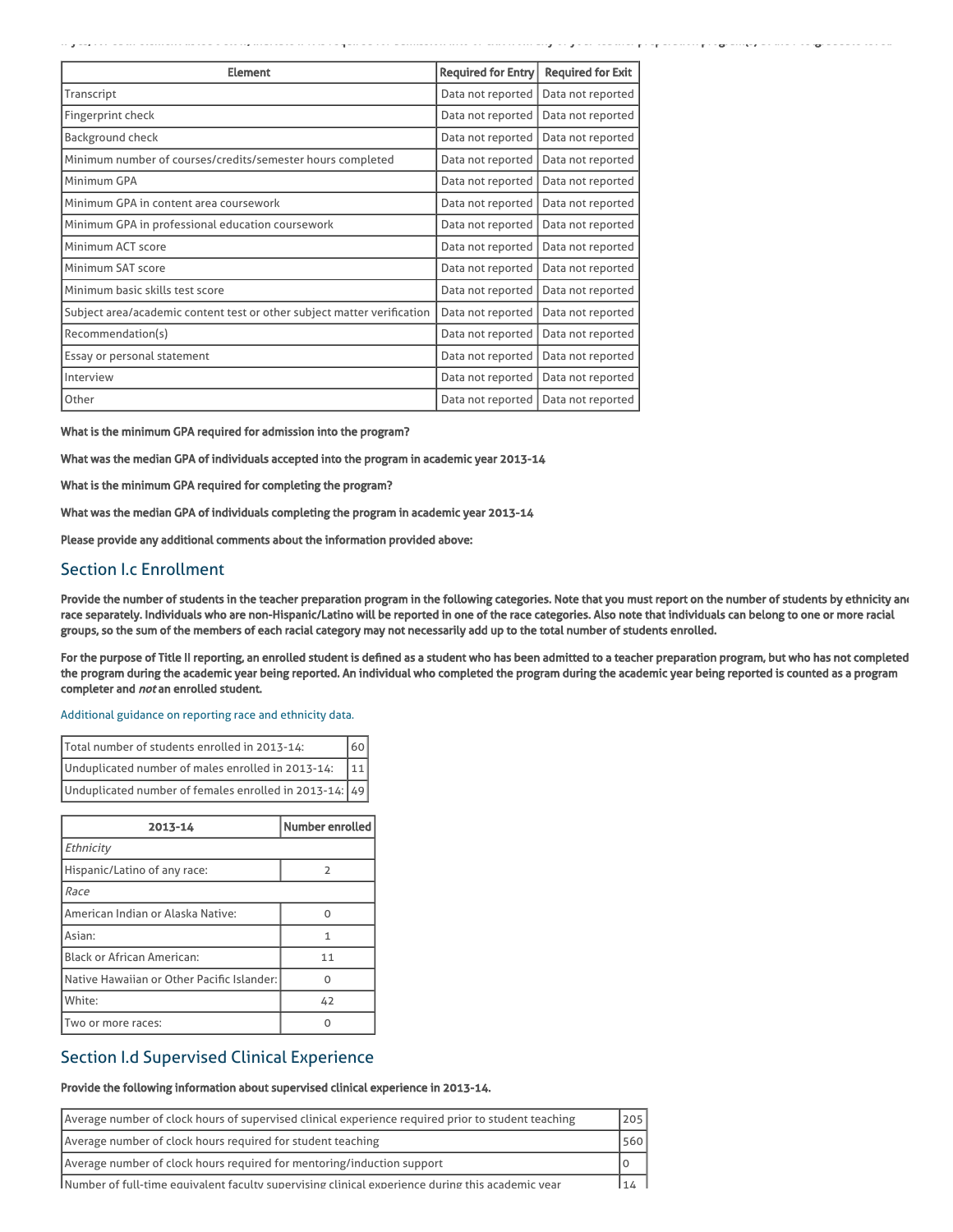| Number of adjunct faculty supervising clinical experience during this academic year (IHE and PreK-12 staff) 58 |     |
|----------------------------------------------------------------------------------------------------------------|-----|
| Number of students in supervised clinical experience during this academic year                                 | 426 |

## Please provide any additional information about or descriptions of the supervised clinical experiences:

Number of students in supervised clinical experiences include pre-internship field experiences as well as internships. All enrolled students participate in field experiences and/or internship each year. Prior year supervised clinical experiences only accounted for internships.

# Section I.e Teachers Prepared by Subject Area

Please provide the number of teachers prepared by subject area for academic year 2013-14. For the purposes of this section, number prepared means the number of program completers. "Subject area" refers to the subject area(s) an individual has been prepared to teach. An individual can be counted in more than one subject area. If no individuals were prepared in a particular subject area, please leave that cell blank. (§205(b)(1)(H))

| <b>Subject Area</b>                                                      | <b>Number Prepared</b> |
|--------------------------------------------------------------------------|------------------------|
| <b>Education - General</b>                                               |                        |
| Teacher Education - Special Education                                    | 4                      |
| Teacher Education - Early Childhood Education                            | 30                     |
| <b>Teacher Education - Elementary Education</b>                          | 34                     |
| Teacher Education - Junior High/Intermediate/Middle School Education     |                        |
| Teacher Education - Secondary Education                                  | 15                     |
| Teacher Education - Multiple Levels                                      |                        |
| Teacher Education - Agriculture                                          |                        |
| <b>Teacher Education - Art</b>                                           |                        |
| <b>Teacher Education - Business</b>                                      |                        |
| Teacher Education - English/Language Arts                                | 3                      |
| Teacher Education - Foreign Language                                     |                        |
| Teacher Education - Health                                               | 6                      |
| Teacher Education - Family and Consumer Sciences/Home Economics          |                        |
| Teacher Education - Technology Teacher Education/Industrial Arts         |                        |
| Teacher Education - Mathematics                                          | $\overline{2}$         |
| Teacher Education - Music                                                |                        |
| Teacher Education - Physical Education and Coaching                      | 6                      |
| <b>Teacher Education - Reading</b>                                       |                        |
| Teacher Education - Science Teacher Education/General Science            |                        |
| <b>Teacher Education - Social Science</b>                                | 7                      |
| <b>Teacher Education - Social Studies</b>                                | 7                      |
| Teacher Education - Technical Education                                  |                        |
| <b>Teacher Education - Computer Science</b>                              |                        |
| <b>Teacher Education - Biology</b>                                       |                        |
| Teacher Education - Chemistry                                            |                        |
| Teacher Education - Drama and Dance                                      |                        |
| <b>Teacher Education - French</b>                                        |                        |
| <b>Teacher Education - German</b>                                        |                        |
| <b>Teacher Education - History</b>                                       | $\overline{2}$         |
| <b>Teacher Education - Physics</b>                                       |                        |
| <b>Teacher Education - Spanish</b>                                       |                        |
| <b>Teacher Education - Speech</b>                                        |                        |
| Teacher Education - Geography                                            | 7                      |
| <b>Teacher Education - Latin</b>                                         |                        |
| <b>Teacher Education - Psychology</b>                                    |                        |
| <b>Teacher Education - Earth Science</b>                                 |                        |
| Teacher Education - English as a Second Language                         |                        |
| Teacher Education - Bilingual, Multilingual, and Multicultural Education |                        |
| <b>Education - Other</b>                                                 |                        |
| Specify:                                                                 |                        |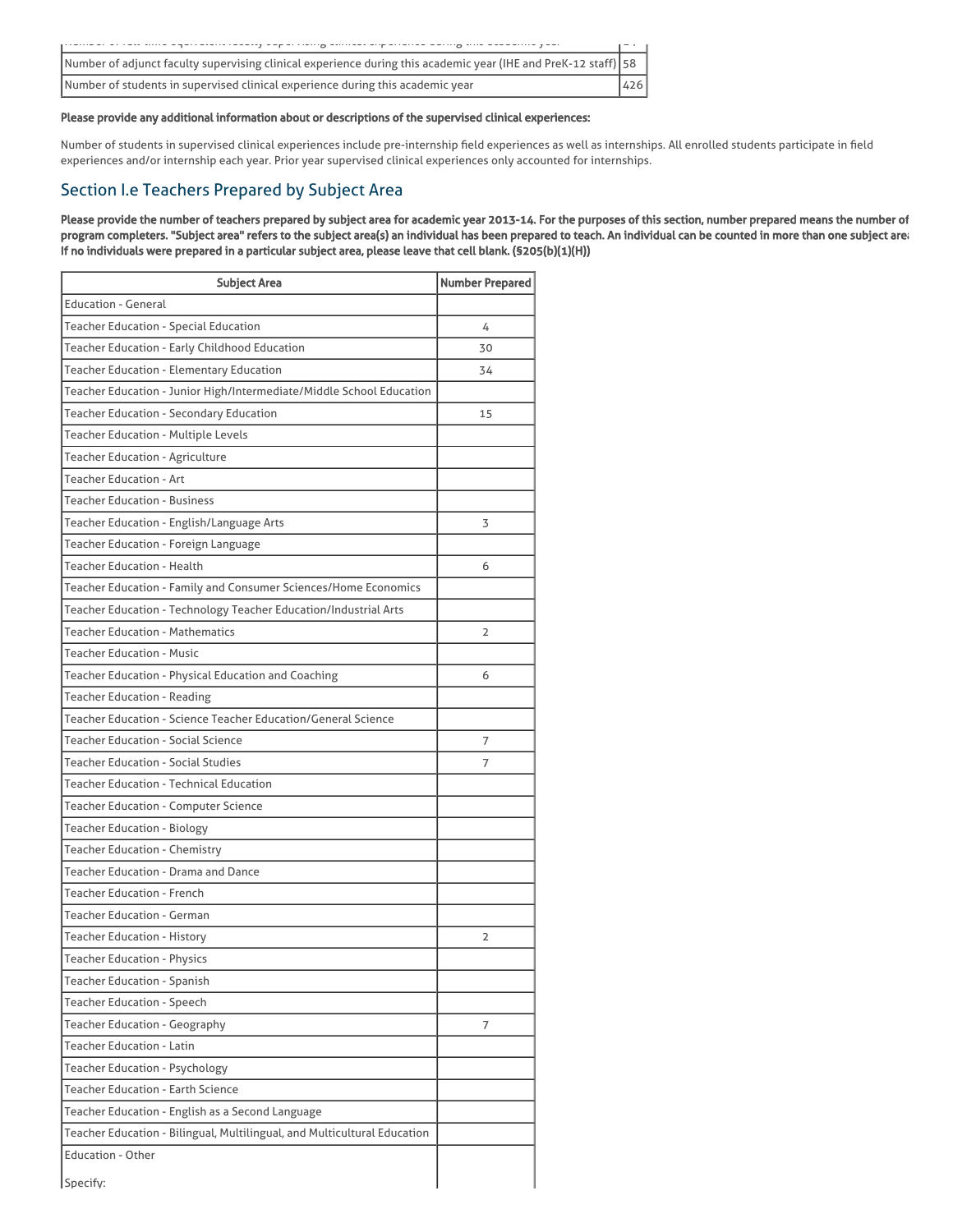Please provide the number of teachers prepared by academic major for academic year 2013-14. For the purposes of this section, number prepared means the numbe of program completers. "Academic major" refers to the actual major(s) declared by the program completer. An individual can be counted in more than one academic major. If no individuals were prepared in a particular academic major, please leave that cell blank. (§205(b)(1)(H))

| Academic Major                                                           | <b>Number Prepared</b> |
|--------------------------------------------------------------------------|------------------------|
| <b>Education - General</b>                                               |                        |
| <b>Teacher Education - Special Education</b>                             | 4                      |
| Teacher Education - Early Childhood Education                            | 30                     |
| <b>Teacher Education - Elementary Education</b>                          | 34                     |
| Teacher Education - Junior High/Intermediate/Middle School Education     |                        |
| Teacher Education - Secondary Education                                  | 15                     |
| <b>Teacher Education - Agriculture</b>                                   |                        |
| <b>Teacher Education - Art</b>                                           |                        |
| <b>Teacher Education - Business</b>                                      |                        |
| Teacher Education - English/Language Arts                                | 3                      |
| Teacher Education - Foreign Language                                     |                        |
| <b>Teacher Education - Health</b>                                        | 6                      |
| Teacher Education - Family and Consumer Sciences/Home Economics          |                        |
| Teacher Education - Technology Teacher Education/Industrial Arts         |                        |
| Teacher Education - Mathematics                                          | $\overline{2}$         |
| <b>Teacher Education - Music</b>                                         |                        |
| Teacher Education - Physical Education and Coaching                      | 7                      |
| Teacher Education - Reading                                              |                        |
| <b>Teacher Education - Science</b>                                       |                        |
| <b>Teacher Education - Social Science</b>                                |                        |
| Teacher Education - Social Studies                                       |                        |
| <b>Teacher Education - Technical Education</b>                           |                        |
| <b>Teacher Education - Computer Science</b>                              |                        |
| <b>Teacher Education - Biology</b>                                       |                        |
| <b>Teacher Education - Chemistry</b>                                     |                        |
| <b>Teacher Education - Drama and Dance</b>                               |                        |
| <b>Teacher Education - French</b>                                        |                        |
| <b>Teacher Education - German</b>                                        |                        |
| <b>Teacher Education - History</b>                                       | $\overline{2}$         |
| <b>Teacher Education - Physics</b>                                       |                        |
| <b>Teacher Education - Spanish</b>                                       |                        |
| <b>Teacher Education - Speech</b>                                        |                        |
| <b>Teacher Education - Geography</b>                                     |                        |
| <b>Teacher Education - Latin</b>                                         |                        |
| <b>Teacher Education - Psychology</b>                                    |                        |
| <b>Teacher Education - Earth Science</b>                                 |                        |
| Teacher Education - English as a Second Language                         |                        |
| Teacher Education - Bilingual, Multilingual, and Multicultural Education |                        |
| <b>Education - Curriculum and Instruction</b>                            |                        |
| Education - Social and Philosophical Foundations of Education            |                        |
| Liberal Arts/Humanities                                                  |                        |
| Psychology                                                               |                        |
| Social Sciences                                                          |                        |
| Anthropology                                                             |                        |
| Economics                                                                |                        |
| Geography and Cartography                                                |                        |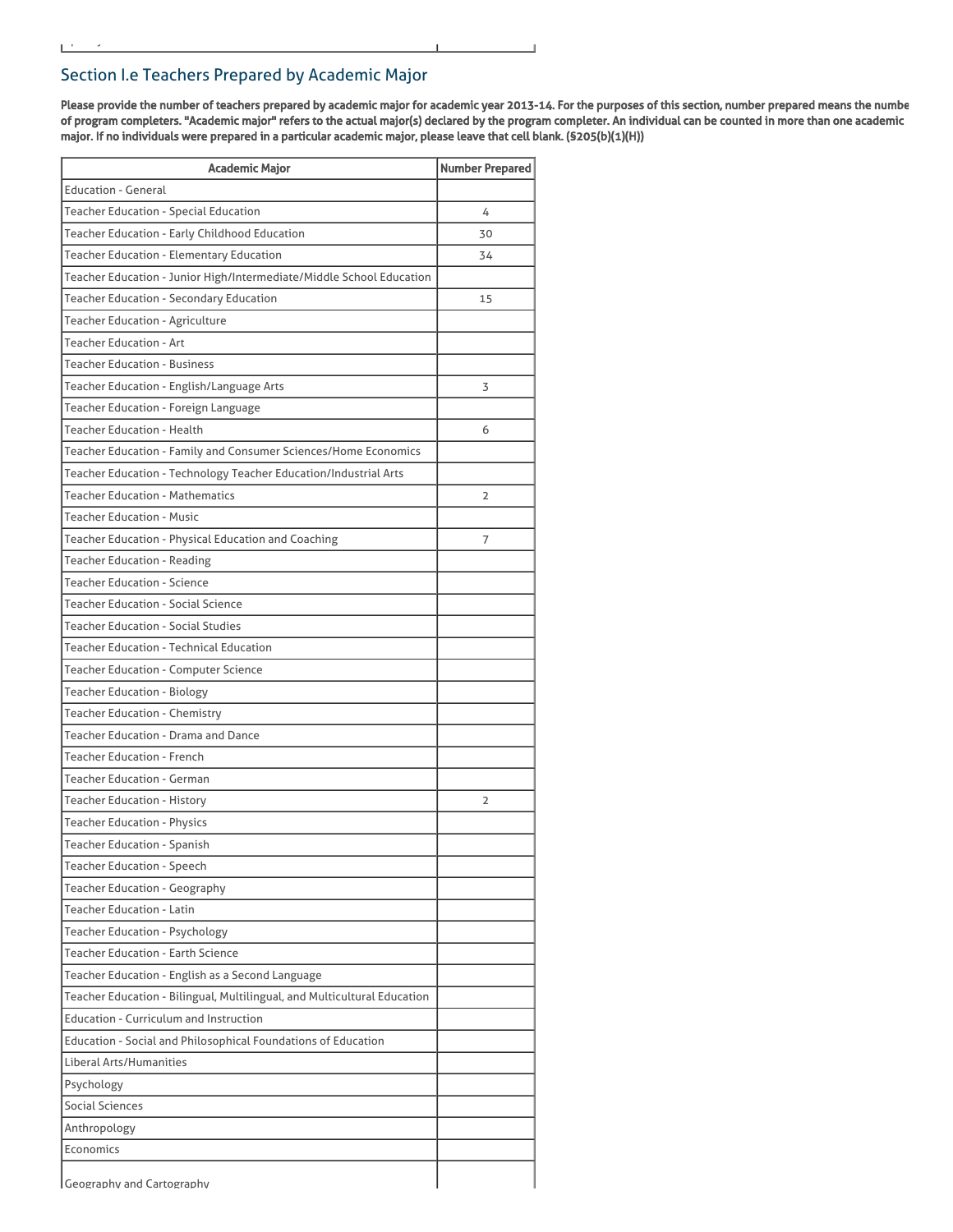| $\circ$ $\cdot$ $\circ$<br>$\cup$ $\cup$           |                |
|----------------------------------------------------|----------------|
| <b>Political Science and Government</b>            |                |
| Sociology                                          |                |
| <b>Visual and Performing Arts</b>                  |                |
| History                                            | $\overline{2}$ |
| Foreign Languages                                  |                |
| Family and Consumer Sciences/Human Sciences        |                |
| English Language/Literature                        | 3              |
| Philosophy and Religious Studies                   |                |
| Agriculture                                        |                |
| Communication or Journalism                        |                |
| Engineering                                        |                |
| Biology                                            |                |
| <b>Mathematics and Statistics</b>                  |                |
| <b>Physical Sciences</b>                           |                |
| Astronomy and Astrophysics                         |                |
| Atmospheric Sciences and Meteorology               |                |
| Chemistry                                          |                |
| <b>Geological and Earth Sciences/Geosciences</b>   |                |
| Physics                                            |                |
| <b>Business/Business Administration/Accounting</b> |                |
| <b>Computer and Information Sciences</b>           |                |
| Other<br>Specify:                                  |                |

# Section I.f Program Completers

Provide the total number of teacher preparation program completers in each of the following academic years:

2013-14: 55

2012-13: 60

2011-12: 70

# Section II Annual Goals - Mathematics

Each institution of higher education (IHE) that conducts a traditional teacher preparation program (including programs that offer any ongoing professional development programs) or alternative route to state credential program, and that enrolls students receiving Federal assistance under this Act, shall set annual quantifiable goals for increasing the number of prospective teachers trained in teacher shortage areas designated by the Secretary or by the state educational agency including mathematics, science, special education, and instruction of limited English proficient students. ([§205\(a\)\(1\)\(A\)\(ii\), §206\(a\)\)](http://frwebgate.access.gpo.gov/cgi-bin/getdoc.cgi?dbname=110_cong_public_laws&docid=f:publ315.110.pdf)

Information about teacher shortage areas can be found at [http://www2.ed.gov/about/offices/list/ope/pol/tsa.html.](http://www2.ed.gov/about/offices/list/ope/pol/tsa.html)

Please provide the information below about your program's goals to increase the number of prospective teachers in mathematics in each of three academic years.

Academic year 2013-14

Did your program prepare teachers in mathematics in 2013-14?

Yes

How many prospective teachers did your program plan to add in mathematics in 2013-14?

3

Did your program meet the goal for prospective teachers set in mathematics in 2013-14?

No

## Description of strategies used to achieve goal, if applicable:

Encourage candidates to participate in federally-funded TEACH grant program for critical needs areas. Participation in university wide recruitment efforts when possible to encourage participation in critical needs areas.

## Description of steps to improve performance in meeting goal or lessons learned in meeting goal, if applicable:

Advising that encourages candidates to complete the program in a timely manner.

## Provide any additional comments, exceptions and explanations below: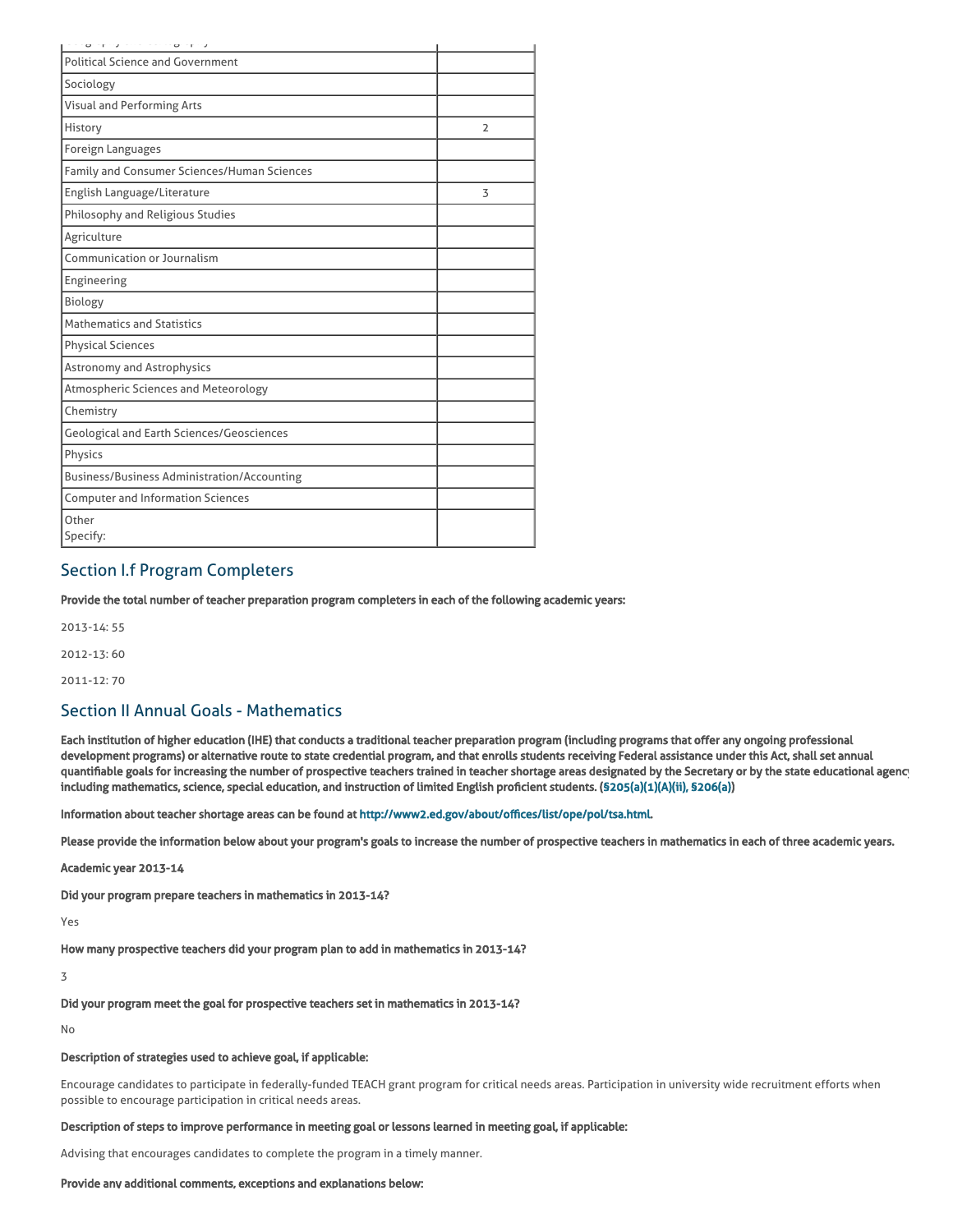Provide any additional comments, exceptions and explanations below:

#### Academic year 2014-15

Is your program preparing teachers in mathematics in 2014-15?

Yes

How many prospective teachers did your program plan to add in mathematics in 2014-15?

#### 2

Provide any additional comments, exceptions and explanations below:

Academic year 2015-16

Will your program prepare teachers in mathematics in 2015-16?

Yes

How many prospective teachers does your program plan to add in mathematics in 2015-16?

#### 2

Provide any additional comments, exceptions and explanations below:

## Section II Annual Goals - Science

Each institution of higher education (IHE) that conducts a traditional teacher preparation program (including programs that offer any ongoing professional development programs) or alternative route to state credential program, and that enrolls students receiving Federal assistance under this Act, shall set annual quantifiable goals for increasing the number of prospective teachers trained in teacher shortage areas designated by the Secretary or by the state educational agency including mathematics, science, special education, and instruction of limited English proficient students. ([§205\(a\)\(1\)\(A\)\(ii\), §206\(a\)\)](http://frwebgate.access.gpo.gov/cgi-bin/getdoc.cgi?dbname=110_cong_public_laws&docid=f:publ315.110.pdf)

Information about teacher shortage areas can be found at [http://www2.ed.gov/about/offices/list/ope/pol/tsa.html.](http://www2.ed.gov/about/offices/list/ope/pol/tsa.html)

Please provide the information below about your program's goals to increase the number of prospective teachers in science in each of three academic years.

Academic year 2013-14

Did your program prepare teachers in science in 2013-14?

Yes

How many prospective teachers did your program plan to add in science in 2013-14?

 $\overline{2}$ 

Did your program meet the goal for prospective teachers set in science in 2013-14?

No

Description of strategies used to achieve goal, if applicable:

## Description of steps to improve performance in meeting goal or lessons learned in meeting goal, if applicable:

We plan to work with the Science Dept to decrease the number of hours in combined the program.

Provide any additional comments, exceptions and explanations below:

## Academic year 2014-15

Is your program preparing teachers in science in 2014-15?

Yes

How many prospective teachers did your program plan to add in science in 2014-15?

 $\overline{2}$ 

Provide any additional comments, exceptions and explanations below:

Academic year 2015-16

Will your program prepare teachers in science in 2015-16?

No

How many prospective teachers does your program plan to add in science in 2015-16?

Provide any additional comments, exceptions and explanations below:

# Section II Annual Goals - Special Education

Each institution of higher education (IHE) that conducts a traditional teacher preparation program (including programs that offer any ongoing professional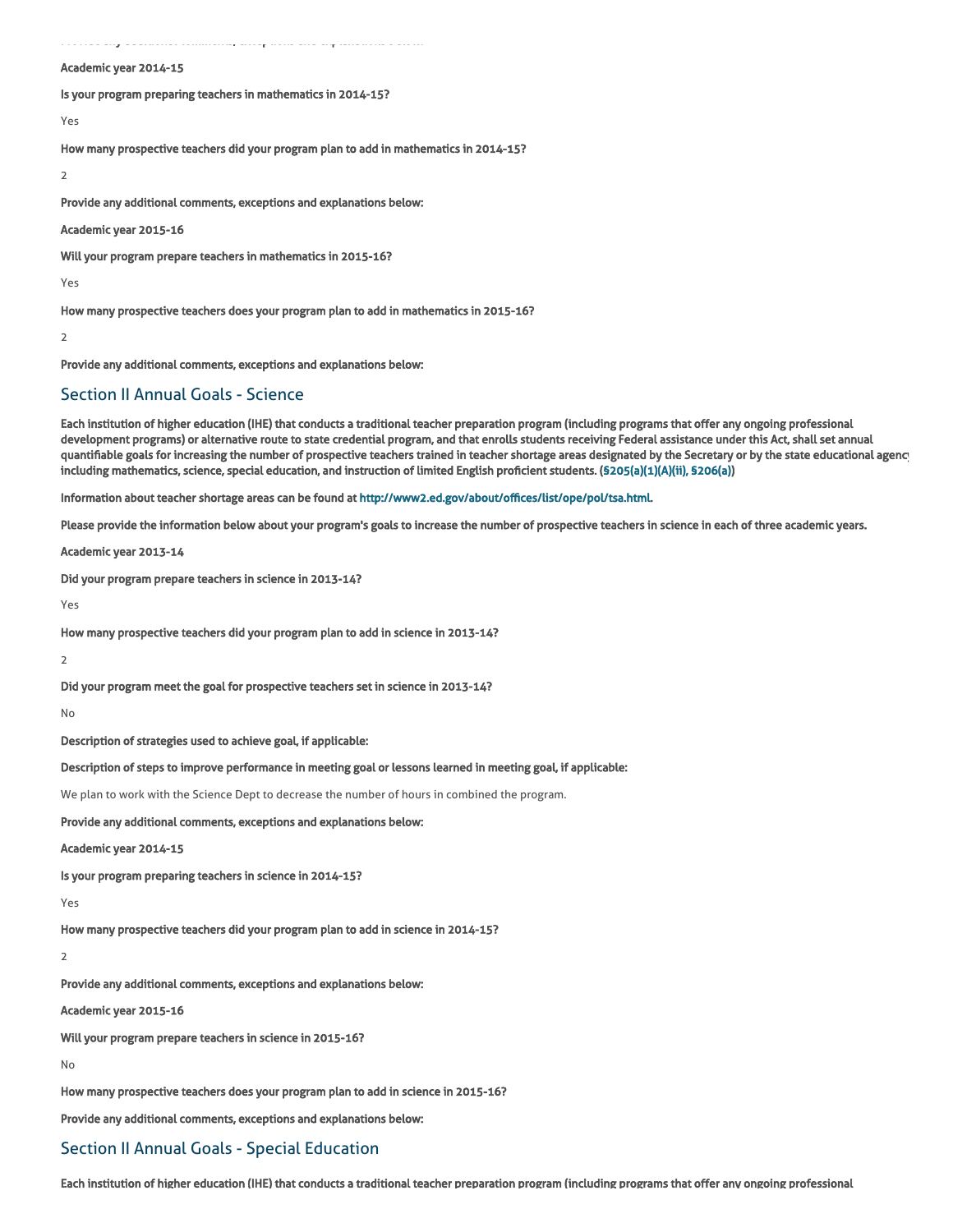Each institution of higher education (IHE) that conducts a traditional teacher preparation program (including programs that offer any ongoing professional development programs) or alternative route to state credential program, and that enrolls students receiving Federal assistance under this Act, shall set annual quantifiable goals for increasing the number of prospective teachers trained in teacher shortage areas designated by the Secretary or by the state educational agency including mathematics, science, special education, and instruction of limited English proficient students. ([§205\(a\)\(1\)\(A\)\(ii\), §206\(a\)\)](http://frwebgate.access.gpo.gov/cgi-bin/getdoc.cgi?dbname=110_cong_public_laws&docid=f:publ315.110.pdf)

Information about teacher shortage areas can be found at [http://www2.ed.gov/about/offices/list/ope/pol/tsa.html.](http://www2.ed.gov/about/offices/list/ope/pol/tsa.html)

Please provide the information below about your program's goals to increase the number of prospective teachers in special education in each of three academic years.

Academic year 2013-14

Did your program prepare teachers in special education in 2013-14?

Yes

How many prospective teachers did your program plan to add in special education in 2013-14?

5

Did your program meet the goal for prospective teachers set in special education in 2013-14?

Yes

Description of strategies used to achieve goal, if applicable:

Participation in the federally-funded TEACH grant program for critical needs areas.

Description of steps to improve performance in meeting goal or lessons learned in meeting goal, if applicable:

Provide any additional comments, exceptions and explanations below:

Academic year 2014-15

Is your program preparing teachers in special education in 2014-15?

Yes

How many prospective teachers did your program plan to add in special education in 2014-15?

8

Provide any additional comments, exceptions and explanations below:

Academic year 2015-16

Will your program prepare teachers in special education in 2015-16?

Yes

How many prospective teachers does your program plan to add in special education in 2015-16?

8

Provide any additional comments, exceptions and explanations below:

# Section II Annual Goals - Instruction of Limited English Proficient Students

Each institution of higher education (IHE) that conducts a traditional teacher preparation program (including programs that offer any ongoing professional development programs) or alternative route to state credential program, and that enrolls students receiving Federal assistance under this Act, shall set annual quantifiable goals for increasing the number of prospective teachers trained in teacher shortage areas designated by the Secretary or by the state educational agency including mathematics, science, special education, and instruction of limited English proficient students. ([§205\(a\)\(1\)\(A\)\(ii\), §206\(a\)\)](http://frwebgate.access.gpo.gov/cgi-bin/getdoc.cgi?dbname=110_cong_public_laws&docid=f:publ315.110.pdf)

Information about teacher shortage areas can be found at [http://www2.ed.gov/about/offices/list/ope/pol/tsa.html.](http://www2.ed.gov/about/offices/list/ope/pol/tsa.html)

Please provide the information below about your program's goals to increase the number of prospective teachers in instruction of limited English proficient students in each of three academic years.

Academic year 2013-14

Did your program prepare teachers in instruction of limited English proficient students in 2013-14?

No

How many prospective teachers did your program plan to add in instruction of limited English proficient students in 2013-14?

Did your program meet the goal for prospective teachers set in instruction of limited English proficient students in 2013-14?

NA

Description of strategies used to achieve goal, if applicable:

Description of steps to improve performance in meeting goal or lessons learned in meeting goal, if applicable: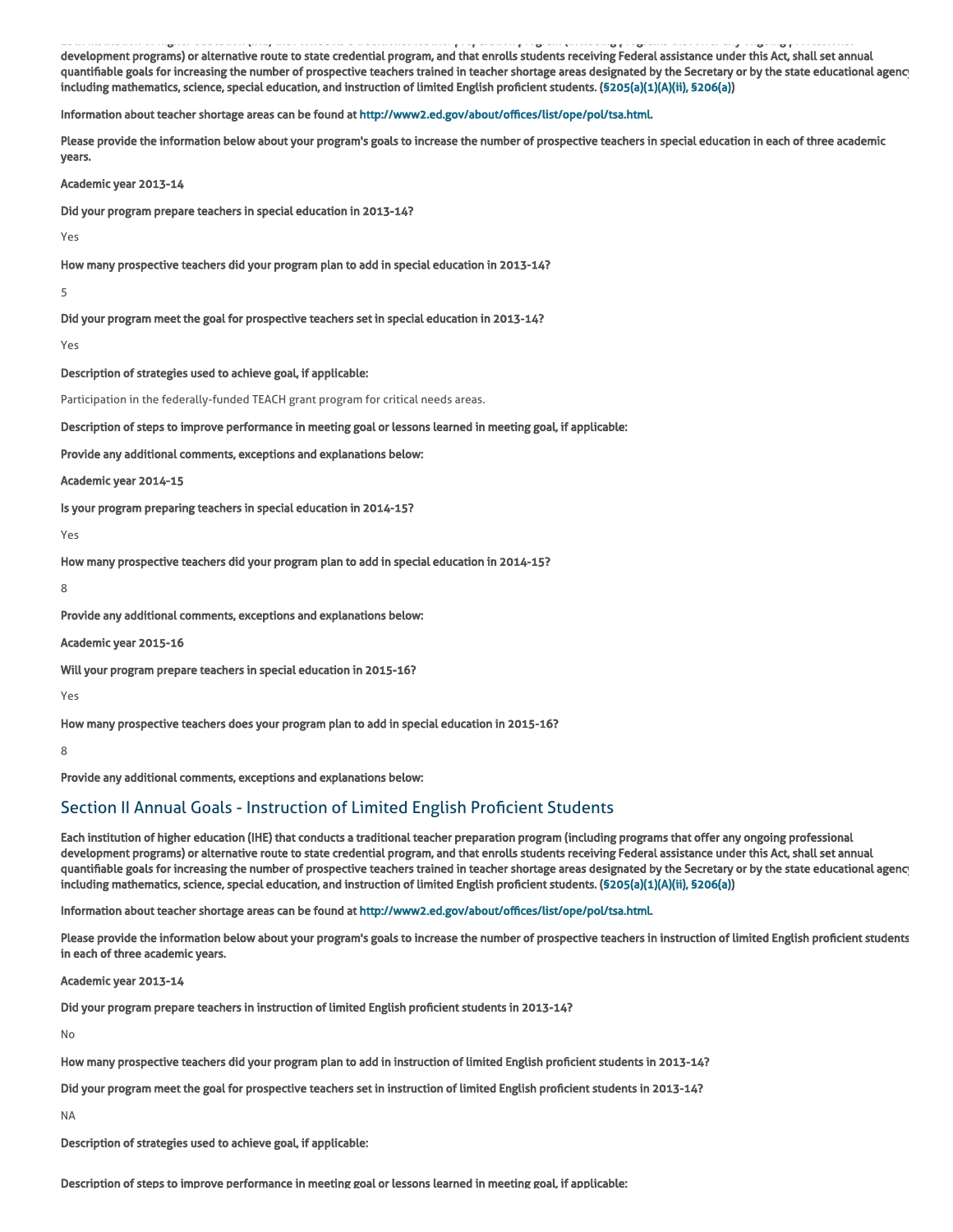Description of steps to improve performance in meeting goal or lessons learned in meeting goal, if applicable:

Provide any additional comments, exceptions and explanations below:

## Academic year 2014-15

Is your program preparing teachers in instruction of limited English proficient students in 2014-15?

No

How many prospective teachers did your program plan to add in instruction of limited English proficient students in 2014-15?

Provide any additional comments, exceptions and explanations below:

Academic year 2015-16

Will your program prepare teachers in instruction of limited English proficient students in 2015-16?

No

How many prospective teachers does your program plan to add in instruction of limited English proficient students in 2015-16?

Provide any additional comments, exceptions and explanations below:

## Section II Assurances

Please certify that your institution is in compliance with the following assurances. (\$205(a)(1)(A)(iii), \$206(b)) Note: Be prepared to provide documentation and evidence for your responses, when requested, to support the following assurances.

Preparation responds to the identified needs of the local educational agencies or States where the program completers are likely to teach, based on past hiring and recruitment trends.

Yes

Yes

Preparation is closely linked with the needs of schools and the instructional decisions new teachers face in the classroom. Yes

Prospective special education teachers are prepared in core academic subjects and to instruct in core academic subjects.

Prospective general education teachers are prepared to provide instruction to students with disabilities. Yes

Prospective general education teachers are prepared to provide instruction to limited English proficient students. Yes

Prospective general education teachers are prepared to provide instruction to students from low-income families.

Yes

## Prospective teachers are prepared to effectively teach in urban and rural schools, as applicable. Yes

## Describe your institution's most successful strategies in meeting the assurances listed above:

Clinical experiences in diverse settings; partnerships with school systems including planning of experiences and assignments; All these assurances are integrated in courses and internship and assessed at the midpoint and program completion.

# Section III Assessment Pass Rates

| Assessment code - Assessment name<br><b>Test Company</b><br>Group                                                | Number<br>taking<br>tests | Avg.<br>scaled<br>score | Number l<br>passing<br>tests | Pass<br>rate<br>(%) |
|------------------------------------------------------------------------------------------------------------------|---------------------------|-------------------------|------------------------------|---------------------|
| ETS0235-BIOLOGY CONTENT KNOWLEDGE<br><b>Educational Testing Service (ETS)</b><br>All program completers, 2013-14 | 1                         |                         |                              |                     |
| ETS0235-BIOLOGY CONTENT KNOWLEDGE<br><b>Educational Testing Service (ETS)</b><br>All program completers, 2011-12 | 1                         |                         |                              |                     |
| ETS5022-EARLY CHILDHOOD CONTENT KNOWLEDGE<br><b>Educational Testing Service (ETS)</b><br>Other enrolled students | 18                        | 171                     | 17                           | 94                  |
| ETS5014-ELEM ED CONTENT KNOWLEDGE<br><b>Educational Testing Service (ETS)</b><br>Other enrolled students         | 36                        | 151                     | 33                           | 92                  |
| ETS5014-ELEM ED CONTENT KNOWLEDGE<br><b>Educational Testing Service (ETS)</b><br>All program completers, 2013-14 | 33                        | 160                     | 33                           | 100                 |
| ETS5014-ELEM ED CONTENT KNOWLEDGE                                                                                | 34                        | 158                     | 34 I                         | 100                 |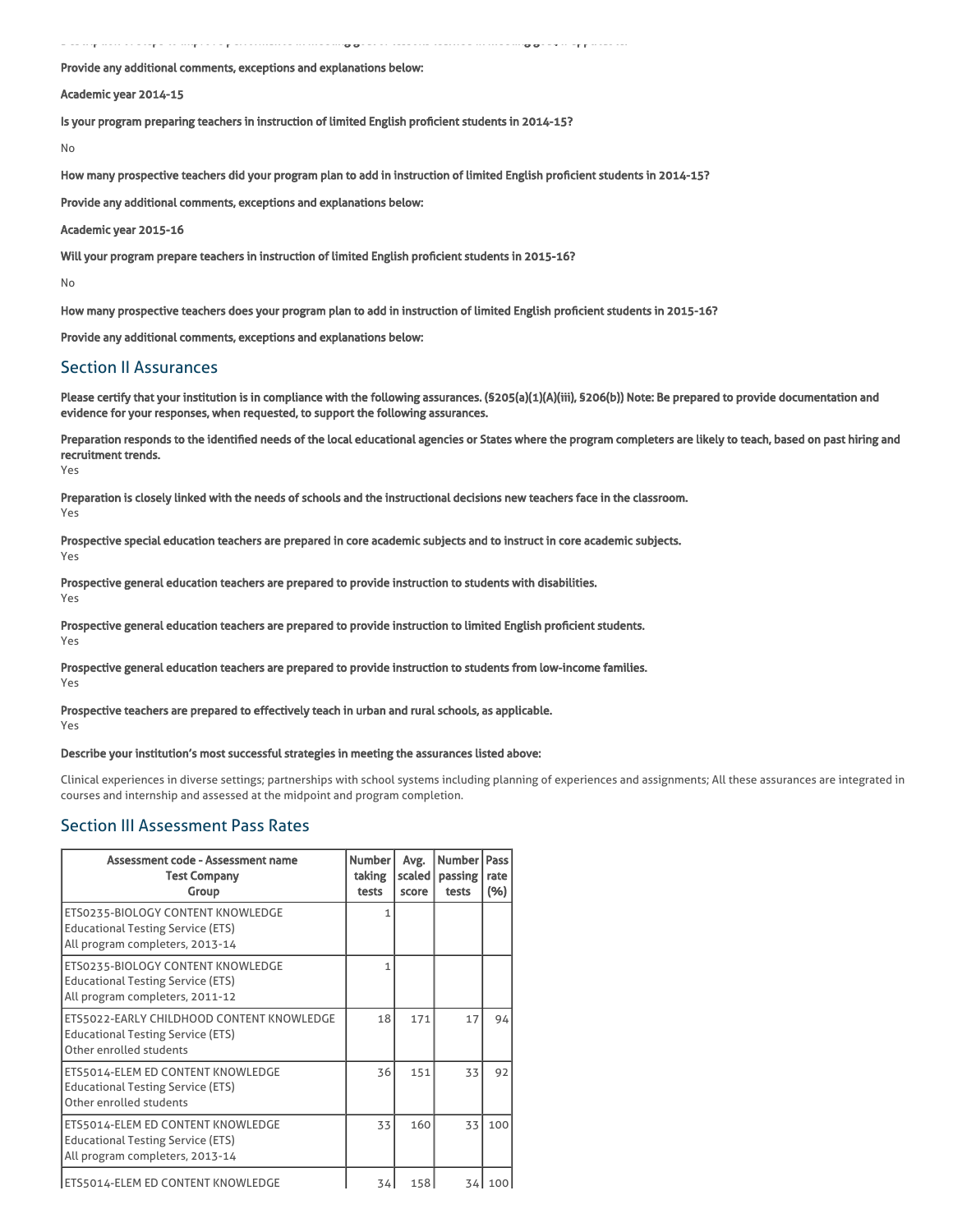| <b>Educational Testing Service (ETS)</b><br>All program completers, 2012-13                                                 |                |     |    |     |
|-----------------------------------------------------------------------------------------------------------------------------|----------------|-----|----|-----|
| ETS5014-ELEM ED CONTENT KNOWLEDGE<br><b>Educational Testing Service (ETS)</b><br>All program completers, 2011-12            | 51             | 153 | 51 | 100 |
| ETS5033-ELEM ED MULTI SUBJ MATHEMATICS<br><b>Educational Testing Service (ETS)</b><br>Other enrolled students               | 17             | 156 | 10 | 59  |
| ETS5033-ELEM ED MULTI SUBJ MATHEMATICS<br><b>Educational Testing Service (ETS)</b><br>All program completers, 2013-14       | $\mathbf{1}$   |     |    |     |
| ETS5032-ELEM ED MULTI SUBJ READING LANG ARTS<br><b>Educational Testing Service (ETS)</b><br>Other enrolled students         | 17             | 167 | 13 | 76  |
| ETS5032-ELEM ED MULTI SUBJ READING LANG ARTS<br><b>Educational Testing Service (ETS)</b><br>All program completers, 2013-14 | 1              |     |    |     |
| ETS5035-ELEM ED MULTI SUBJ SCIENCES<br><b>Educational Testing Service (ETS)</b><br>Other enrolled students                  | 17             | 153 | 11 | 65  |
| ETS5035-ELEM ED MULTI SUBJ SCIENCES<br><b>Educational Testing Service (ETS)</b><br>All program completers, 2013-14          | $\mathbf{1}$   |     |    |     |
| ETS5034-ELEM ED MULTI SUBJ SOCIAL STUDIES<br><b>Educational Testing Service (ETS)</b><br>Other enrolled students            | 17             | 154 | 14 | 82  |
| ETS5034-ELEM ED MULTI SUBJ SOCIAL STUDIES<br><b>Educational Testing Service (ETS)</b><br>All program completers, 2013-14    | $\mathbf{1}$   |     |    |     |
| ETS0041-ENG LANG LIT COMP CONTENT KNOWLEDGE<br><b>Educational Testing Service (ETS)</b><br>All program completers, 2013-14  | 3              |     |    |     |
| ETS0041-ENG LANG LIT COMP CONTENT KNOWLEDGE<br><b>Educational Testing Service (ETS)</b><br>All program completers, 2012-13  | 3              |     |    |     |
| ETS0041-ENG LANG LIT COMP CONTENT KNOWLEDGE<br><b>Educational Testing Service (ETS)</b><br>All program completers, 2011-12  | 5              |     |    |     |
| ETS5038-ENGLISH LANGUAGE ARTS: CK<br><b>Educational Testing Service (ETS)</b><br>Other enrolled students                    | 4              |     |    |     |
| ETS0061-MATHEMATICS CONTENT KNOWLEDGE<br><b>Educational Testing Service (ETS)</b><br>Other enrolled students                | $\mathbf{1}$   |     |    |     |
| ETS0061-MATHEMATICS CONTENT KNOWLEDGE<br><b>Educational Testing Service (ETS)</b><br>All program completers, 2013-14        | $\overline{2}$ |     |    |     |
| ETS0061-MATHEMATICS CONTENT KNOWLEDGE<br><b>Educational Testing Service (ETS)</b><br>All program completers, 2011-12        | 3              |     |    |     |
| ETS5161-MATHEMATICS: CK<br><b>Educational Testing Service (ETS)</b><br>Other enrolled students                              | $\overline{2}$ |     |    |     |
| ETS5091-PHYSICAL ED CONTENT KNOWLEDGE<br><b>Educational Testing Service (ETS)</b><br>All program completers, 2013-14        | 6              |     |    |     |
| ETS5091-PHYSICAL ED CONTENT KNOWLEDGE<br><b>Educational Testing Service (ETS)</b><br>All program completers, 2012-13        | 7              |     |    |     |
| ETS5091-PHYSICAL ED CONTENT KNOWLEDGE<br><b>Educational Testing Service (ETS)</b><br>All program completers, 2011-12        | 5              |     |    |     |
| ETS5624-PRINC LEARNING AND TEACHING 7-12<br><b>Educational Testing Service (ETS)</b>                                        | 10             | 172 | 9  | 90  |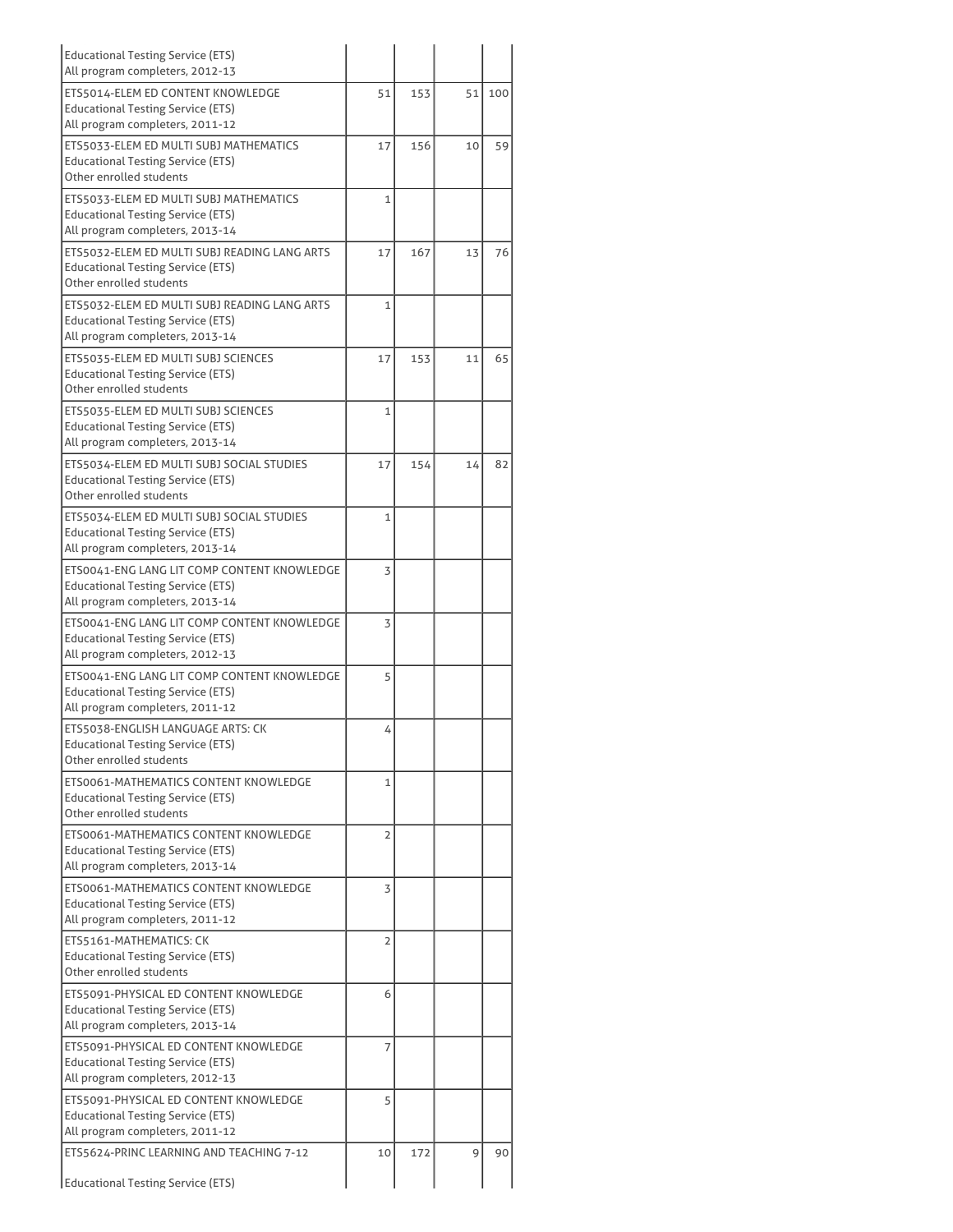| Other enrolled students                                                                                                 |    |     |    |     |
|-------------------------------------------------------------------------------------------------------------------------|----|-----|----|-----|
| ETS5624-PRINC LEARNING AND TEACHING 7-12<br><b>Educational Testing Service (ETS)</b><br>All program completers, 2013-14 | 14 | 168 | 14 | 100 |
| ETS5622-PRINC LEARNING AND TEACHING K-6<br><b>Educational Testing Service (ETS)</b><br>Other enrolled students          | 38 | 170 | 38 | 100 |
| ETS5622-PRINC LEARNING AND TEACHING K-6<br><b>Educational Testing Service (ETS)</b><br>All program completers, 2013-14  | 28 | 173 | 28 | 100 |
| ETS5354-SE CORE KNOWLEDGE & APPLICATIONS<br><b>Educational Testing Service (ETS)</b><br>Other enrolled students         | 4  |     |    |     |
| ETS5354-SE CORE KNOWLEDGE & APPLICATIONS<br><b>Educational Testing Service (ETS)</b><br>All program completers, 2013-14 | 4  |     |    |     |
| ETS5354-SE CORE KNOWLEDGE & APPLICATIONS<br><b>Educational Testing Service (ETS)</b><br>All program completers, 2012-13 | 7  |     |    |     |
| ETS0081-SOCIAL STUDIES CONTENT KNOWLEDGE<br><b>Educational Testing Service (ETS)</b><br>All program completers, 2013-14 | 7  |     |    |     |
| ETS0081-SOCIAL STUDIES CONTENT KNOWLEDGE<br><b>Educational Testing Service (ETS)</b><br>All program completers, 2012-13 | 9  |     |    |     |
| ETS0081-SOCIAL STUDIES CONTENT KNOWLEDGE<br>Educational Testing Service (ETS)<br>All program completers, 2011-12        | 4  |     |    |     |
| ETS5204-TEACHING READING<br><b>Educational Testing Service (ETS)</b><br>Other enrolled students                         | 35 | 164 | 31 | 89  |
| ETS5204-TEACHING READING<br><b>Educational Testing Service (ETS)</b><br>All program completers, 2013-14                 | 32 | 168 | 32 | 100 |
| ETS5204-TEACHING READING<br><b>Educational Testing Service (ETS)</b><br>All program completers, 2012-13                 | 21 | 167 | 21 | 100 |
| ETS5941-WORLD AND U.S. HISTORY CK<br><b>Educational Testing Service (ETS)</b><br>Other enrolled students                | 1  |     |    |     |
| ETS5941-WORLD AND U.S. HISTORY CK<br><b>Educational Testing Service (ETS)</b><br>All program completers, 2013-14        | 2  |     |    |     |
| ETS5941-WORLD AND U.S. HISTORY CK<br><b>Educational Testing Service (ETS)</b><br>All program completers, 2012-13        | 1  |     |    |     |
| ETS5941-WORLD AND U.S. HISTORY CK<br><b>Educational Testing Service (ETS)</b><br>All program completers, 2011-12        | 1  |     |    |     |

# Section III Summary Pass Rates

| Group                           | Number   Number   Pass  <br>taking<br>tests | passing<br>tests | rate<br>(%) |
|---------------------------------|---------------------------------------------|------------------|-------------|
| All program completers, 2013-14 | 55                                          | 55               | 100         |
| All program completers, 2012-13 | 57                                          | 57               | 100         |
| All program completers, 2011-12 | 70                                          | 7С               | 100         |

# Section IV Low-Performing

Provide the following information about the approval or accreditation of your teacher preparation program.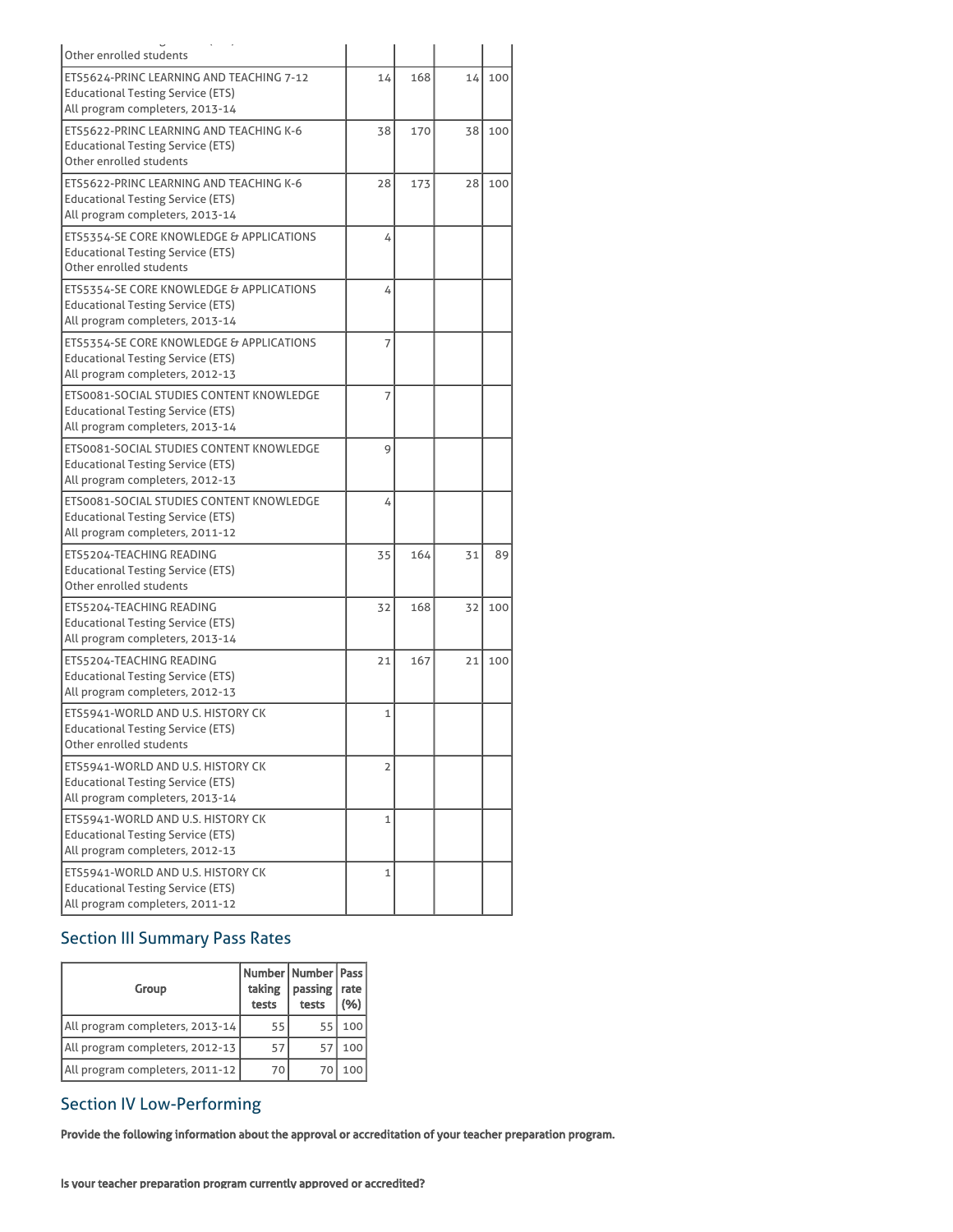Is your teacher preparation program currently approved or accredited? Yes

If yes, please specify the organization(s) that approved or accredited your program: State

**NCATE** 

Yes

Is your teacher preparation program currently under a designation as "low-performing" by the state (as per section 207(a) of the HEA of 2008)? No

# Section V Use of Technology

Provide the following information about the use of technology in your teacher preparation program. Please note that choosing 'yes' indicates that your teacher preparation program would be able to provide evidence upon request.

Does your program prepare teachers to:

- integrate technology effectively into curricula and instruction
- use technology effectively to collect data to improve teaching and learning Yes
- use technology effectively to manage data to improve teaching and learning Yes
- use technology effectively to analyze data to improve teaching and learning Yes

Provide a description of the evidence that your program uses to show that it prepares teachers to integrate technology effectively into curricula and instruction, and to use technology effectively to collect, manage, and analyze data in order to improve teaching and learning for the purpose of increasing student academic achievement. Include a description of the evidence your program uses to show that it prepares teachers to use the principles of universal design for learning, as applicable. Include planning activities and a timeline if any of the four elements listed above are not currently in place.

All traditional programs have been aligned with technology standards delineated by the ALSDE and include a course specifically designed to meet these technology standards. In addition, methods courses, practicum and internship require candidates to utilize technology in their instructional planning and analysis of student learning. The curriculum and instruction classess are created from the perspective that teachers must design instruction considering multiple approaches to meet the needs of diverse learners. Assessment classes also address highlighting programs and resources that assist teachers with monitoring the progress of all students and that allow multiple means of expression to demonstrate knowledge.

# Section VI Teacher Training

Provide the following information about your teacher preparation program. Please note that choosing 'yes' indicates that your teacher preparation program would be able to provide evidence upon request.

Does your program prepare general education teachers to:

- teach students with disabilities effectively
- Yes participate as a member of individualized education program teams
- Yes teach students who are limited English proficient effectively Yes

Provide a description of the evidence your program uses to show that it prepares general education teachers to teach students with disabilities effectively, including training related to participation as a member of individualized education program teams, as defined in section 614(d)(1)(B) of the Individuals with Disabilities Education Act, and to effectively teach students who are limited English proficient. Include planning activities and a timeline if any of the three elements listed above are not currently in place.

All general education programs have been with standards related to working with special needs students delineated by the ALSDE and include a course specifically designed to meet these standards. In addition, methods courses, practicum and internship provide candidates multiple opportunities to collaboratively plan and reflect on lessons that address special needs.

## Does your program prepare special education teachers to:

- teach students with disabilities effectively
	- Yes
- participate as a member of individualized education program teams Yes
- teach students who are limited English proficient effectively Yes

Provide a description of the evidence your program uses to show that it prepares special education teachers to teach students with disabilities effectively, including training related to participation as a member of individualized education program teams, as defined in section 614(d)(1)(B) of the Individuals with Disabilities Education Act, and to effectively teach students who are limited English proficient. Include planning activities and a timeline if any of the three elements listed above are not currently in place.

All traditional special education programs have sequential coursework aligned with special education standards delineated by the ALSDE. In addition, methods